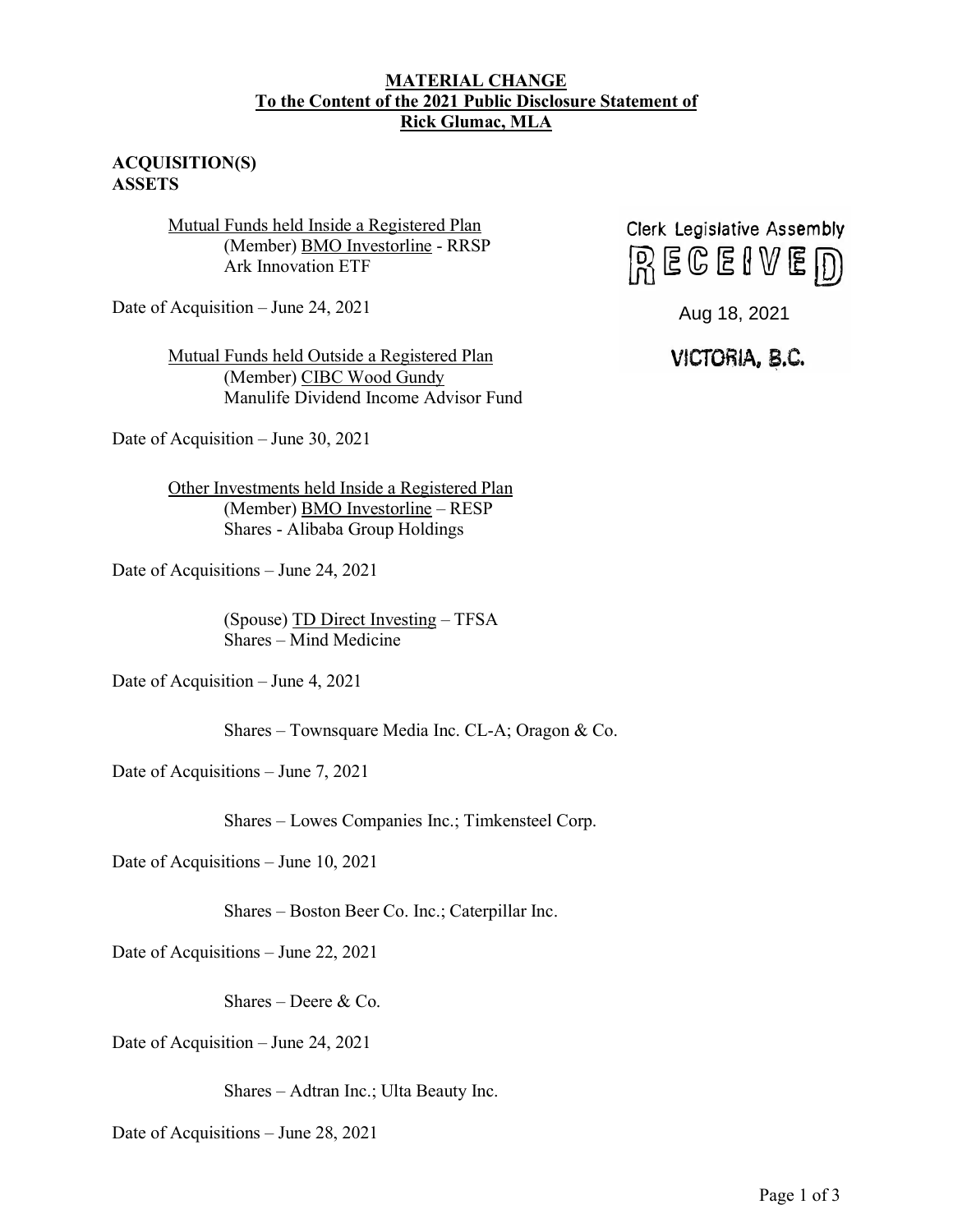Shares – Fedex Corp.

Date of Acquisition – July 7, 2021

Shares – CF Industries Holdings

Date of Acquisition – July 13, 2021

Shares – Avnet Inc.

Date of Acquisition – August 10, 2021

Securities and Other Investments in Public Corporations held Outside a Registered Plan (Member) Scotia I-Trade (self-directed)

Shares – Zoom Video Call Option – ACN U.S. 01/20/23 230

Date of Acquisitions – June 22, 2021

Call Option – Baba U.S. 10/20/23 180

Date of Acquisition – June 25, 2021

Call Option – JPM U.S. 01/20/23 100

Date of Acquisition – August 2, 2021

(Spouse) TD Direct Investing (self-directed)

Shares – Mohawk Inds. Inc.

Dates of Acquisition – July 29, 2021

Shares – Qualcomm Inc.

Date of Acquisition – August 4, 2021

**DISPOSITION(S) ASSETS**

> Mutual Funds held Outside a Registered Plan (Member) CIBC Wood Gundy Picton Mahoney Fortified Income Fund

Date of Disposition – June 28, 2021